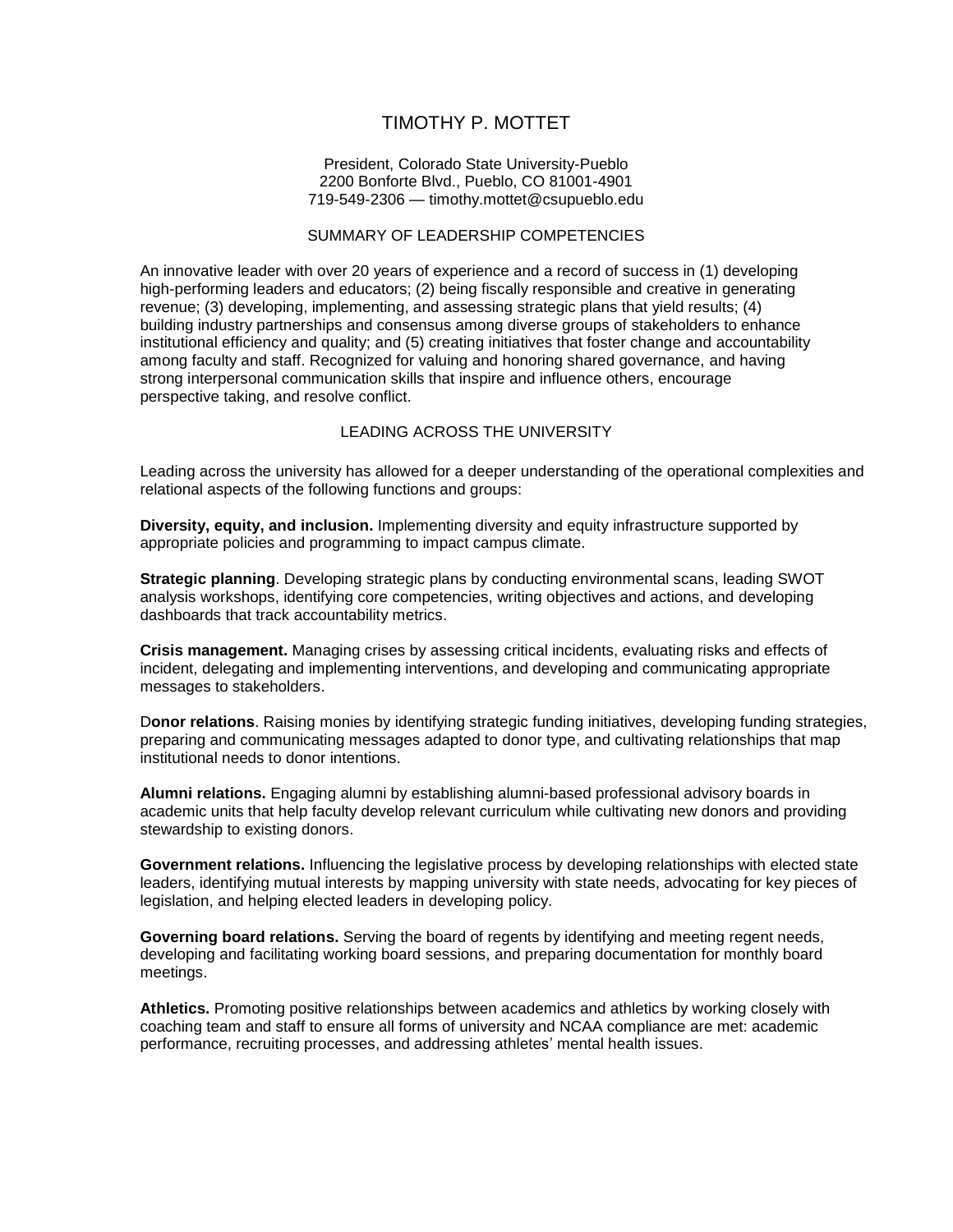# LEADERSHIP ROLES AND RESULTS

Colorado State University-Pueblo, Pueblo, Co 2017-Current President

Leadership Award: Recipient of the 2017 Top 30 Technologists, Transformers and Trailblazers Award from the Center for Digital Education. This award recognizes 30 education and technology leaders from across America who transform the education landscape through the use of digital tools.

Northwest Missouri State University, Maryville, Mo 2014-2017 Provost

Responsible for leading the division of Academic Affairs that provides industry-vetted, professionbased curriculum and engaged learning for 6,608 students in three Missouri locations: Maryville, St. Joseph, and Kansas City. The division includes 283 full-time faculty and 175 academic staff members. The 11 academic units are organized around a College of Arts and Sciences and six professional schools: Agricultural Sciences, Business, Communication and Mass Media, Education, Health Science and Wellness, and Computer Science and Information Systems. With a \$49 million dollar budget and an Academic Affairs leadership team focused on student success—"every student, every day"—Northwest Missouri State remains a leader (compared to peer group) in Spring-to-Fall retention (68%) and six-year graduation (51%) rates.

#### *Results:*

- Maintained enrollments despite a 2.6% decline in college enrollments throughout the Midwest, increased domestic underrepresented students by 14%, and increased international student enrollments by 23% over a two-year period.
- Increased retention and completion goals by reducing the number of first-year students earning below a 2.0 GPA at the end of the first semester from 22.4 in Fall 2014 to 19.4 in Fall 2016.
- Generated \$6.8 million in external funding over a four year period including being principle investigator on two grants totaling \$835,000—\$450,000 for Missouri Innovation Educational Partnership and \$385,000 for development of competency-based educational programming, both from Hawthorn Foundation and over a two-year period.
- Generated \$3.3 million in gifts to university's comprehensive campaign over a four-year period resulting in 7% of total goal by developing and cultivating donors.
- Met 5 of 5 performance funding metrics in the state of Missouri resulting in \$1.2 million funding (for FY18). Met or exceeded metrics in retention, completion, placement, affordability, and investing in core mission.
- Developed and launched 5 new undergraduate and 2 new graduate programs that map to state needs including competency-based education graduate program in strategic communication making Northwest Missouri State the first, 4-year public university to offer a complete degree using competency-based learning model.
- Facilitated design, development, and opening of Northwest-Kansas City that includes a \$1.5 million, 14,000 square feet, 12-classroom, full service learning center. This facility is part of the Missouri Innovation Campus initiative committed to reducing cost and time to degree through an educational consortium including Northland Center for Advanced Professional Studies (NCAPS), seven regional public school systems, Kansas City's Metropolitan Community College, and Northwest Missouri Sate University.
- Restructured division of Academic Affairs to better serve the academic vision of professionbased learning by reallocating \$500,000 and reducing faculty to student ratio from 23:1 to 20:1.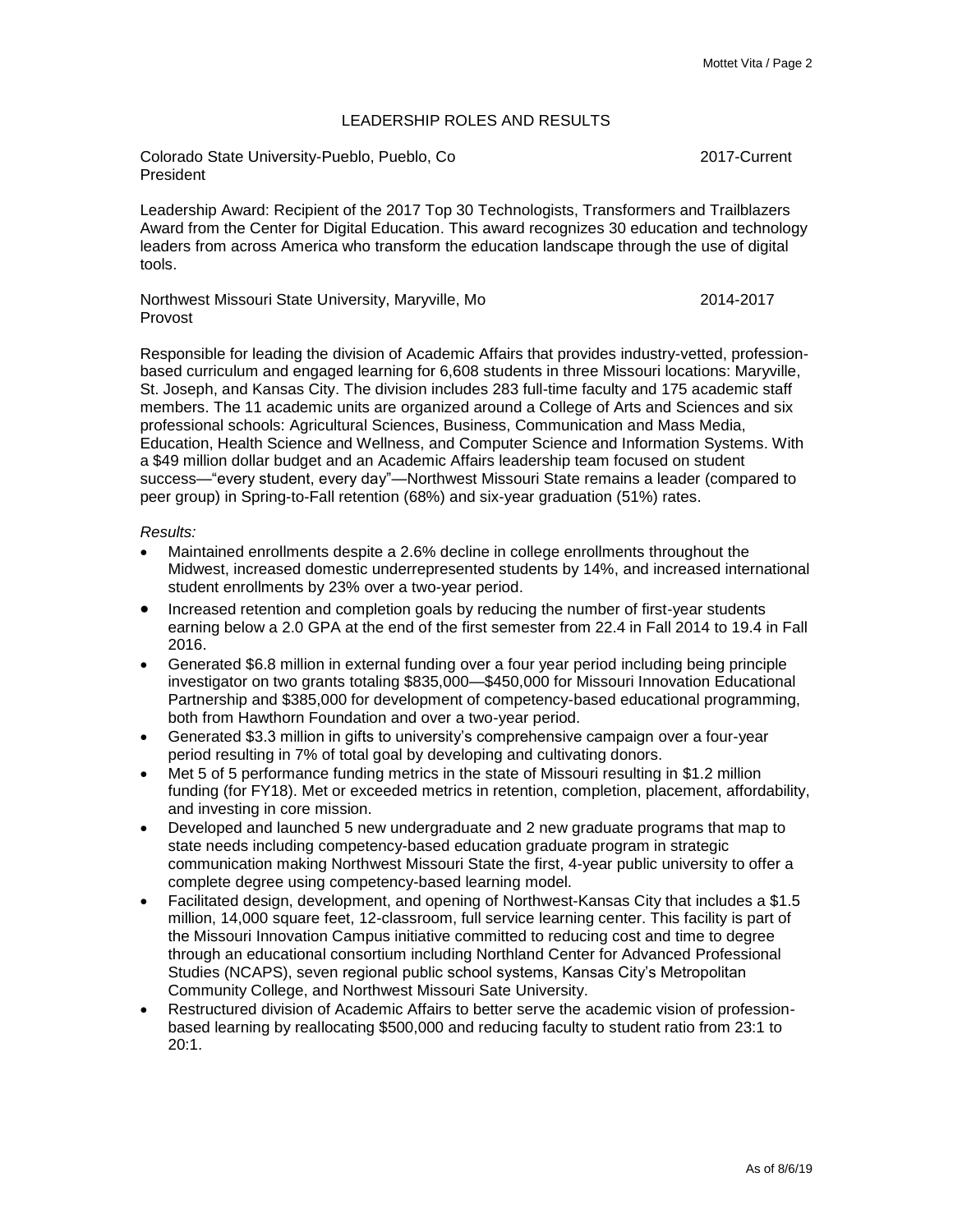- Received the 2015 International Education Award from the American Association of State Colleges and Universities (AASCU) for an initiative titled, *International Student Integration Through Transformative Change: Streamlining Academic Service Areas to Build Pathways to Success at Northwest Missouri State University.*
- Received Kansas City's 2016 Northland Regional Chamber of Commerce award for Excellence in Higher Education.

Texas State University, San Marcos, TX 2011-2014 Dean, College of Communication and Fine Arts

Responsible for leading a college comprising 5,000 students, 200 full-time faculty members, and 50 full-time staff employees who study and work in five academic units (School of Art and Design, School of Journalism and Mass communication, School of Music, Department of Communication Studies, and Department of Theater and Dance). With a \$20 million dollar budget (operating/salaries), and a \$6.7 million dollar endowment, the college is a leader (among 7 academic colleges) in freshmen retention (80%) and 6-year graduation rates (60%).

*Results:*

- Increased scholarship activity (publications, adjudicated exhibitions, grant applications) 15% over two-year period by facilitating process for revising tenure and promotion policies, clarifying scholarship expectations in position announcements, and developing mentoring program for new faculty.
- Elevated college's scholarly profile by increasing grant proposal development and awards 327% over prior year resulting in \$1 million in annual research expenditures.
- Increased alumni/donor engagement 14% by implementing strategic membership campaign.
- Increased college's endowment 58% over a 2-year period through creation of products and services.
- Facilitated procurement and implementation of automated box office ticketing system generating 42% increase in ticket sales and \$32,000 in new funding through processing fees.
- Developed new business model for managing university arts programing generating profit of \$20,000 for first time in history of program.
- Planned and opened new \$32 million performing arts center including raising building funds, procuring \$3 million in furniture and equipment, managing donor relations, staffing new positions, and facilitating grand opening activities.
- Invested \$30,000 over two-year period in professional development programs for academic leaders within college as a way to plan for succession of maturing leadership team.

The University of Texas-Pan American, Edinburg, TX 2008-2011 Chair, Department of Communication

Responsible for leading department that included 22 full-time faculty members, 8 part-time instructors, 6 staff members, 6 graduate teaching assistants, and 500 undergraduate majors/40 graduate students who studied and worked in 3 academic units (Theatre, Mass Communication, Communication Studies). Managed a \$2 million annual budget and operation and leadership of newspaper, magazine, radio/television studios, summer film program, research lab, and main stage and studio theatres that showcased eight productions annually.

#### *Results:*

- Increased graduate enrollment 62% between 2008-2011 through innovative curricular initiatives including 2 new graduate certificates.
- Facilitated 15% budget reduction without disrupting course offerings or decreasing SCH generation by working closely with faculty to manage student enrollments.
- Saved department \$50,000 annually by redeveloping service courses to lecture-lab format using graduate teaching assistants.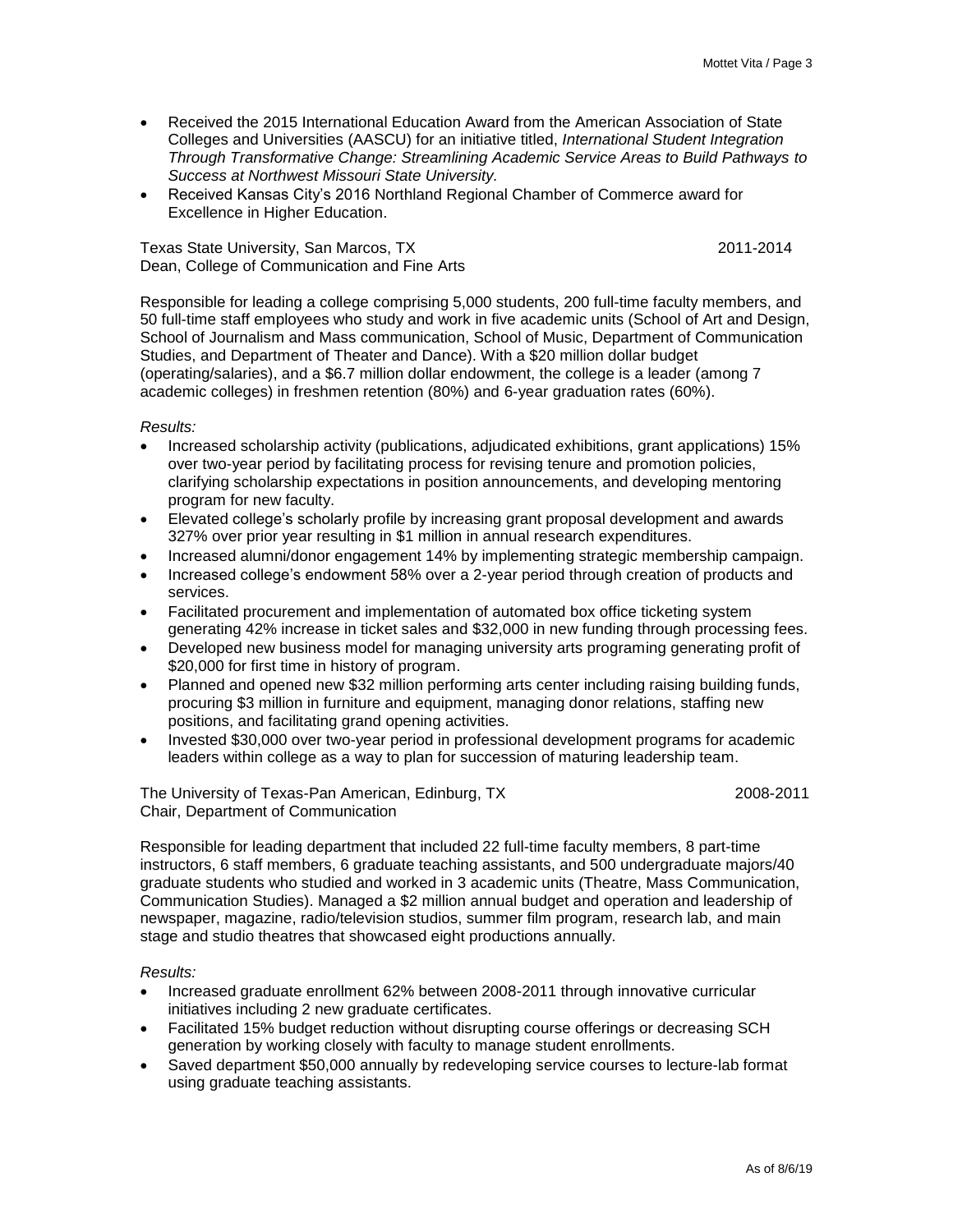- Reduced advising errors 80% by implementing new advising program and creating and staffing new Office of Undergraduate Advising.
- Funded and developed communication research and assessment lab.

Texas State University, San Marcos, TX 1999-2007 General Education Course Director

Responsible for curriculum, instruction, and assessment of general education Communication course that served 5,000 students annually and employed teaching team of 50 graduate teaching assistants and adjunct faculty members.

*Results:*

- Developed model for training graduate teaching assistants later adopted by university. The Teaching and Learning Academy included 40 contact hours of formal instruction in teaching methods and assessment techniques.
- Developed systematic process for assessing and reporting learning outcomes that was adopted by university for all general education courses.

| Completed Graduate Degrees (See Education below) | 1993-1998 |
|--------------------------------------------------|-----------|
| Northwest Airlines, Minneapolis, MN              | 1984-1993 |
| Director of Inflight Service Operations-Boston   |           |

Responsible for leading 700 international flight attendants including managing training and development programs, human resource services, and negotiating and administering collective bargaining contracts with organized labor.

*Results:*

 Recognized for exceeding performance metrics including reducing labor grievances, sicklease usage, and workers compensation while simultaneously increasing on-time performance, customer satisfaction, and customer service performance metrics.

### EDUCATION

| EdD                             | Learning and Communication<br>West Virginia University, Morgantown, WV                | May 1998  |
|---------------------------------|---------------------------------------------------------------------------------------|-----------|
| MS<br><b>Mass Communication</b> | May 1993                                                                              |           |
| BA                              | Boston University, Boston, MA<br>Communication<br>William Jewell College, Liberty, MO | May 1984  |
|                                 | PROFESSIONAL DEVELOPMENT                                                              |           |
|                                 | Harvard Seminar for Presidential Leadership<br>Harvard University, Cambridge, MA      | June 2018 |

Baldrige Executive Fellow 2016-2017 National Institute of Standards and Technology

Baltimore, Maryland

The Baldrige Executive Fellows Program is a nationally ranked leadership development experience. The program prepares rising senior executives for impactful leadership and helps them emerge with a broader perspective on how to achieve performance excellence for their own organizations, stimulate innovation, and build the knowledge and capabilities necessary for organizational sustainability.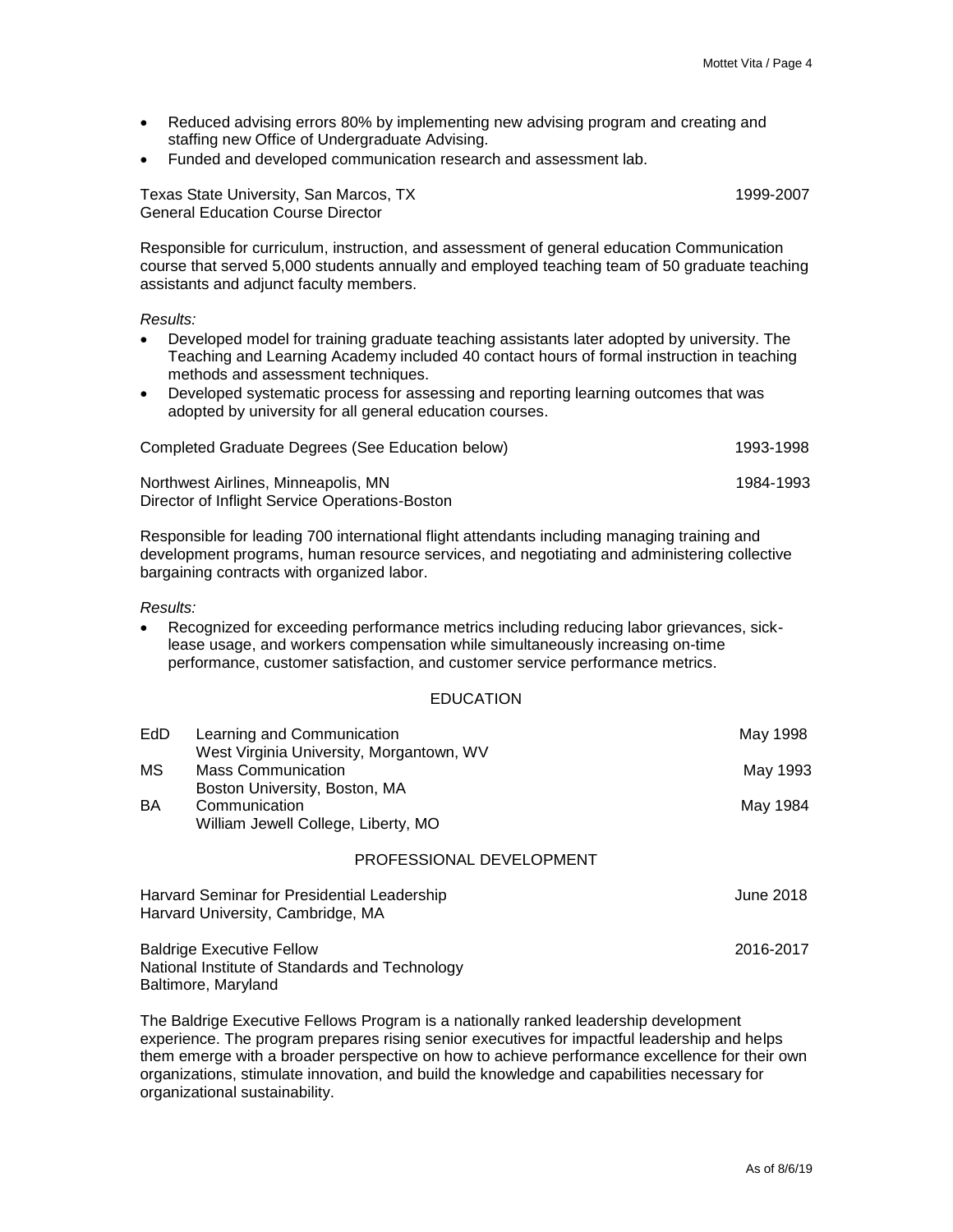Management Development Program June 2010 Harvard University, Cambridge, MA

#### PROFESSIONAL AFFILIATIONS

Hispanic Association of Colleges and Universities American Association of State Colleges and Universities Association of American Colleges and Universities American Council on Education Texas Association of Black Personnel in Higher Education International Mind, Brain, and Education Society International Council of Fine Arts Deans National Communication Association Eastern Communication Association Phi Kappa Phi Honor Society Phi Mu Alpha Sinfonia, National Music Fraternity

#### **TEACHING**

Select Theses and Dissertations

- Mercado, M. M. (Thesis, Spring 2012). *Perception of Communication Training Need Among Pediatric Trauma Team Members.* The University of Texas-Pan American, Edinburg, TX.
- Cerroni, A. (Thesis, Spring 2011). *Assessing the Interrater Reliability of the Assessment of Pediatric Resuscitation (APRC).* The University of Texas-Pan American, Edinburg, TX.
- Chavez, C. (Thesis, Spring 2011). *A Comparison of Hispanic Daughters' Openness Toward Mothers as a Function of Father Involvement.* The University of Texas-Pan American, Edinburg, TX.
- Rex, J. R. (Thesis, Spring 2011). *The Effect of Teacher Nonverbal Immediacy and Teacher Confirmation on the Educational Motivation of Students with Special Needs*. The University of Texas-Pan American, Edinburg, TX.
- Hosek, A. (Dissertation, Spring 2011). *Social Identity and the Student-Teacher Relationship: Examining the Implications of Emotion, Identity, Instructional Behaviors and Student Learning Outcomes.* The University of Nebraska, Lincoln, NE.
- Ahmed, T. (Thesis, Spring 2011). *The Relationships Among Superior-Subordinate Communication, Job Satisfaction and Internal Customer Satisfaction in Higher Education.*  The University of Texas-Pan American, Edinburg, TX.
- Castillo, G. (Thesis, Spring 2010). *The Effects of Public Speaking Instruction on Student Cognitive Learning, Communication Apprehension, and Skill Development.* The University of Texas-Pan American, Edinburg, TX.
- Martinez, C. (Thesis, Fall 2010). *Testing Neutralizing Effects of Teacher Immediacy on Offensive Teacher Misbehaviors and Perceived Teacher Credibility and Student Affective Learning and Student Motivation to Learn*. The University of Texas-Pan American, Edinburg, TX.
- Cunningham, C. (Dissertation, Fall 2009). *Determining Student Response to University Risk Messages: An Extension of the Extended Parallel Process Model by Incorporating Student Organizational Attachment*. The University of Oklahoma, Norman, OK.
- Martin, L. (Thesis, Spring 2009). *The Effects of Instructor Nonverbal Immediacy Behaviors and Feedback Intensity on Middle School Students' Affective Learning Outcomes in Writing Conferences.* The University of Texas-Pan American, Edinburg, TX.
- Mathis, R. (Dissertation, Fall 2009). *A Training Fantasy: An Exploratory Study Explaining the Perceptual "Chaining-Out" of Messages Concerning Training*. Texas A & M University, College Station, TX.
- Shimotsu, S. (Thesis, Spring 2008). *The Relationships Between Students' Self-Reports of Perfectionism, Communication Apprehension, Temperament, and Learning Outcomes.*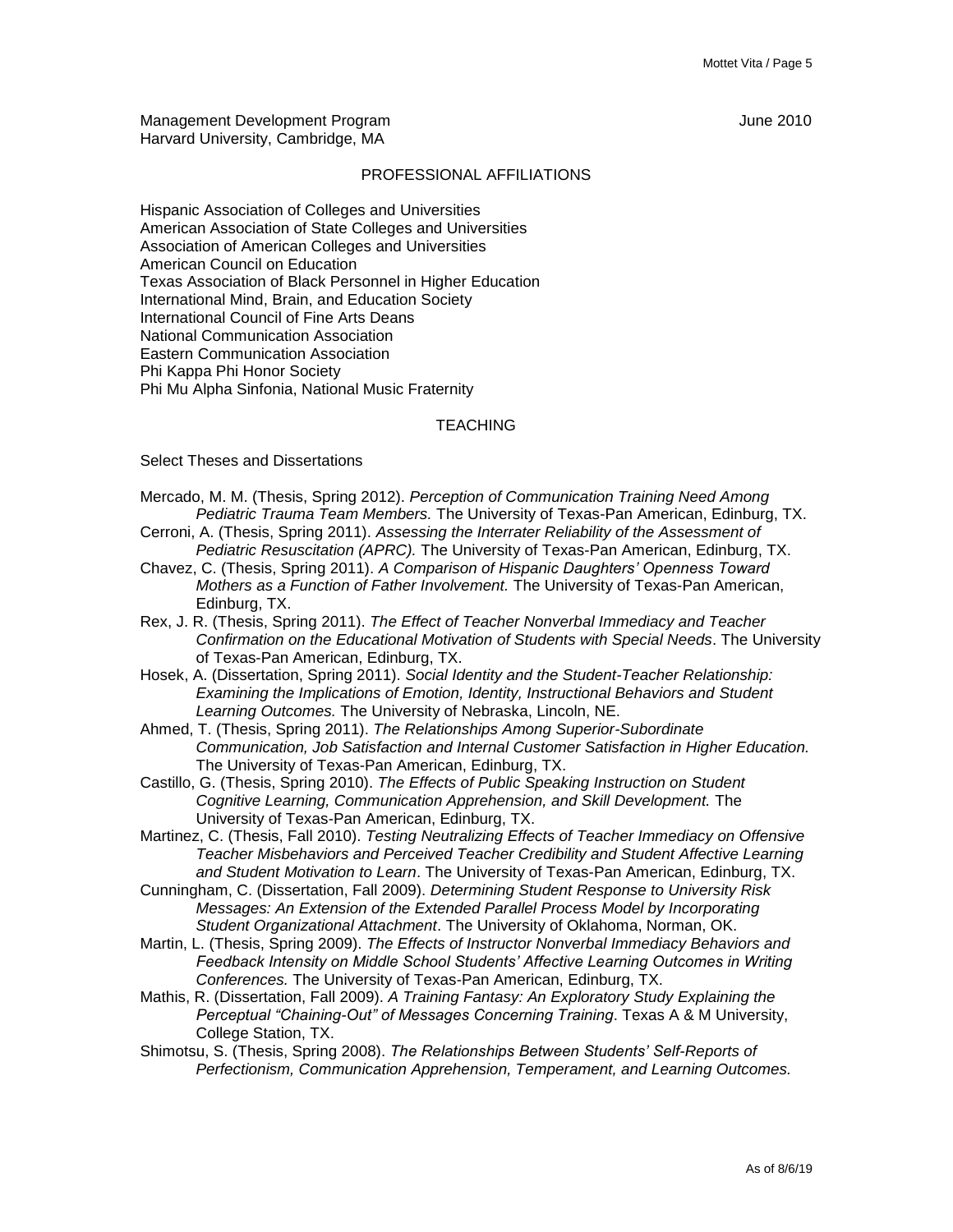Mostyn, B. (Dissertation, Fall 2006). *Perspectives on Learning Environment Within a Shared Vision from Nontraditional Female Undergraduates: An Interpretive Case Study.* The University of Texas, Austin, TX.

Select Off Campus Instructional Activities

- Invited to teach doctoral seminar *Communication Assessment, Learning, and the Brain* as part of University of Nebraska's Summer Scholar's program, June 8-19, 2009.
- Invited to teach doctoral seminar *Instructional Communication* as part of North Dakota State University's Summer Scholar's program, May 27-31, 2008 in Fargo, ND.

Select Teaching Awards

- Inducted into Eastern Communication Association's Teaching Fellows Program during annual conference in Washington, DC, April, 2011.
- College of Fine Arts and Communication Runner-Up for Presidential Award for Excellence in Teaching—2004. Awarded \$1,000.
- College of Fine Arts and Communication Nominee for Presidential Award for Excellence in Teaching—2003. Awarded \$2,000.
- College of Fine Arts and Communication Nominee for Presidential Award for Excellence in Teaching—2002. Awarded \$2,000.
- College of Fine Arts and Communication Nominee for Presidential Award for Excellence in Teaching—2001. Awarded \$2,000.

#### RESEARCH

Books

- Mottet, T. P., Vogl-Bauer, S., & Houser, M. L. (2017). *Your interpersonal communication.*  Dubuque. IA: Kendall Hunt.
- Beebe, S. A., & Mottet, T. P. (2016). *Business and professional communication: Principles and*  skills for leadership (3<sup>rd</sup> ed.). Boston: Pearson.
- Beebe, S. A., Mottet, T. P., & Roach, K. D. (2012). *Training and development: Enhancing communication and leadership skills* (2nd ed.). Boston: Pearson.
- Mottet, T. P., Richmond, V. P., & McCroskey, J. C. (Eds.). (2006). *Handbook of instructional communication: Rhetorical and relational perspectives*. Boston: Pearson.

Book Chapters

- Beebe, S. A., & Mottet, T. P. (2009). Students and teachers: Communication in the classroom. In W. F. Eadie (Ed.), *21st century communication: A reference handbook* (pp. 349-357). Thousand Oaks, CA: Sage.
- Mottet, T. P. (*2008*). Teacher feedback. In W. Donsbach (Ed.), *The international encyclopedia of communication Vol. XI* (pp. 4976-4980)*.* Malden, MA: Blackwell Publishing.
- Mottet, T. P., & Beebe, S. A. (2006). Foundations of instructional communication. In T. P. Mottet, V. P. Richmond, & J. C. McCroskey (Eds.), *Handbook of instructional communication: Rhetorical and relational perspectives* (pp. 3-32). Boston: Allyn and Bacon.
- Roach, K. D., Richmond, V. P., & Mottet, T. P. (2006). Teachers' influence messages. In T. P. Mottet, V. P. Richmond, & J. C. McCroskey (Eds.), *Handbook of instructional communication: Rhetorical and relational perspectives* (pp. 117-140). Boston: Allyn and Bacon.
- Mottet, T. P., Beebe, S. A., & Fleuriet, C. (2006). Students' influence messages. In T. P. Mottet, V. P. Richmond, & J. C. McCroskey (Eds.), *Handbook of instructional communication: Rhetorical and relational perspectives* (pp. 143-166). Boston: Allyn and Bacon.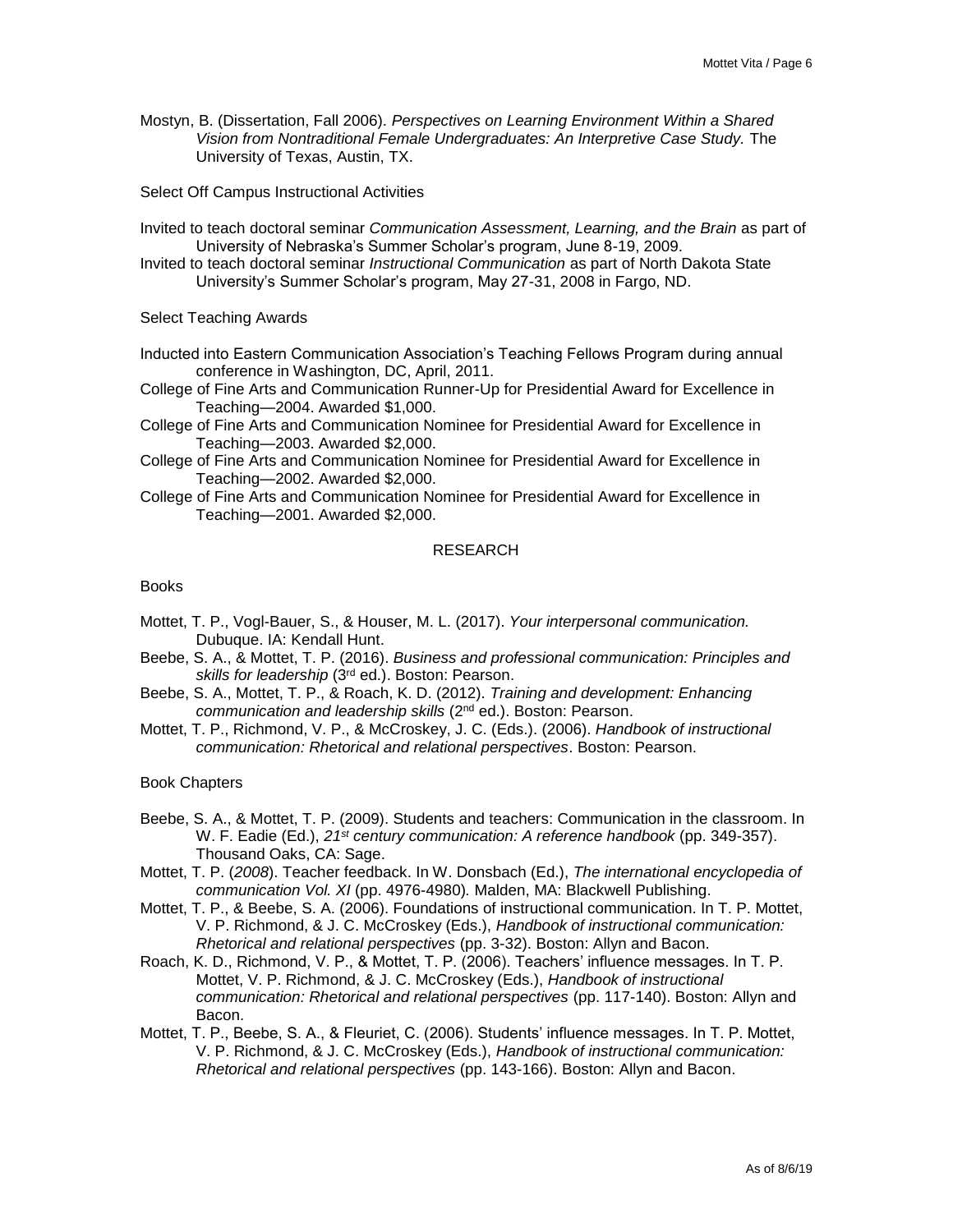- Mottet, T. P., Frymier, A. B., & Beebe, S. A. (2006). Theorizing about instructional communication. In T. P. Mottet, V. P. Richmond, & J. C. McCroskey (Eds.), *Handbook of instructional communication: Rhetorical and relational perspectives* (pp. 255-282). Boston: Allyn and Bacon.
- Mottet, T. P., Richmond, V. P., & McCroskey, J. C. (2006). Assessing instructional communication. In T. P. Mottet, V. P. Richmond, & J. C. McCroskey (Eds.), *Handbook of instructional communication: Rhetorical and relational perspectives* (pp. 283-308). Boston: Allyn and Bacon.
- Mottet, T. P., & Richmond, V. P. (2002). Student nonverbal communication and its influence on teachers and teaching. In J. L. Chesebro & J. C. McCroskey (Eds.), Communication *for teachers* (pp. 47-61). Needham Heights, MA: Allyn and Bacon.
- Mottet, T. P., & Stewart, S. L. (2002). Teacher communication in the distance education context. In J. L. Chesebro & J. C. McCroskey (Eds.), *Communication for teachers* (pp. 157-171). Needham Heights, MA: Allyn and Bacon.
- Martin, M. M., Myers, S. A., & Mottet, T. P. (2002). Students' motives for communicating with their instructors. In J. L. Chesebro & J. C. McCroskey (Eds.), *Communication for teachers* (pp. 35-46). Needham Heights, MA: Allyn and Bacon.
- Published Articles in Referred Academic Journals
- Mottet, T. P. (in press). Making the lawn and landscape worn: Removing barriers to student success at Hispanic Serving Institutions. *Communication Education.*
- Mottet, T. P. (2015). Affective learning from a cognitive neuroscientific perspective. *Communication Education*, *64*(4), 1-3.
- Dannels, D., Darling, A., Fassett, D., Kerssen-Griep, J., Lane, D., Mottet, T. P., Nainby, K., Sellnow, D. (2014). Inception: Beginning a new conversation about communication pedagogy and scholarship for the 100th anniversary special issue of Communication Education. *Communication Education*, *63*(4), 366-382
- Raley, J., Yanez, K., Cerroni, A., Mottet, T. P., Duzinski, S., & Lawson, K. (2013). Assessing trauma leader communication in an emergency department setting. *Journal of Communication in Healthcare, 6*(4), 197-207.
- Parker-Raley, J., Cerroni, A., Mottet, T. P., Lawson, K. A., Duzinski, S. V., Mercado, M., & Yanez, K. (2013). Investigating pediatric trauma team communication effectiveness phase two: Achieving inter-rater reliability for the assessment of pediatric resuscitation communication team assessment. *Journal of Communication in Healthcare, 6*(3), 145- 157.
- Rocca-DelGaizo, K., Frymier, A. B., & Mottet, T. P. (2013). The application of basic communication skills to higher education administration. *The Journal of the Association for Communication Administration*, *32*(2) 87-94.
- Parker-Raley, J., Mottet, T. P., Lawson, K. A., Duzinski, S. V., Cerroni, A., & Mercado, M. (2012). Investigating pediatric trauma team communication effectiveness phase one: The development of the assessment of pediatric resuscitation communication. *Journal of Communication in Healthcare, 5*(2), 102-115.
- Martin, L., & Mottet, T. P. (*2011*). The effect of instructor nonverbal immediacy behaviors and feedback sensitivity on Hispanic students' affective learning outcomes in ninth-grade writing conferences. *Communication Education, 60*(1), 1-19.
- Shimotsu, S. & Mottet, T. P. (2009). *The relationships among perfectionism, communication apprehension, and temperament*. *Communication Research Reports, 26*(3), 188-197.
- Faylor, N., Beebe, S. A., Houser, M. L., & Mottet, T. P. (2008). Perceived differences in instructional communication behaviors between effective and ineffective corporate trainers. *Human Communication, 11*(2), 145-156.
- Mottet, T. P., Garza, R., Beebe, S. A., Houser, M. L., Jurrells, S., & Furler, L. (2008). Instructional communication predictors of ninth-grade students' affective learning in math and science. *Communication Education*, *57*(3), 333-355.
- Stephens, K., & Mottet, T. P. (2008). Interactivity in a web-conferencing learning environment: Effects on trainers and trainees. *Communication Education, 57*(1)*,* 88-104.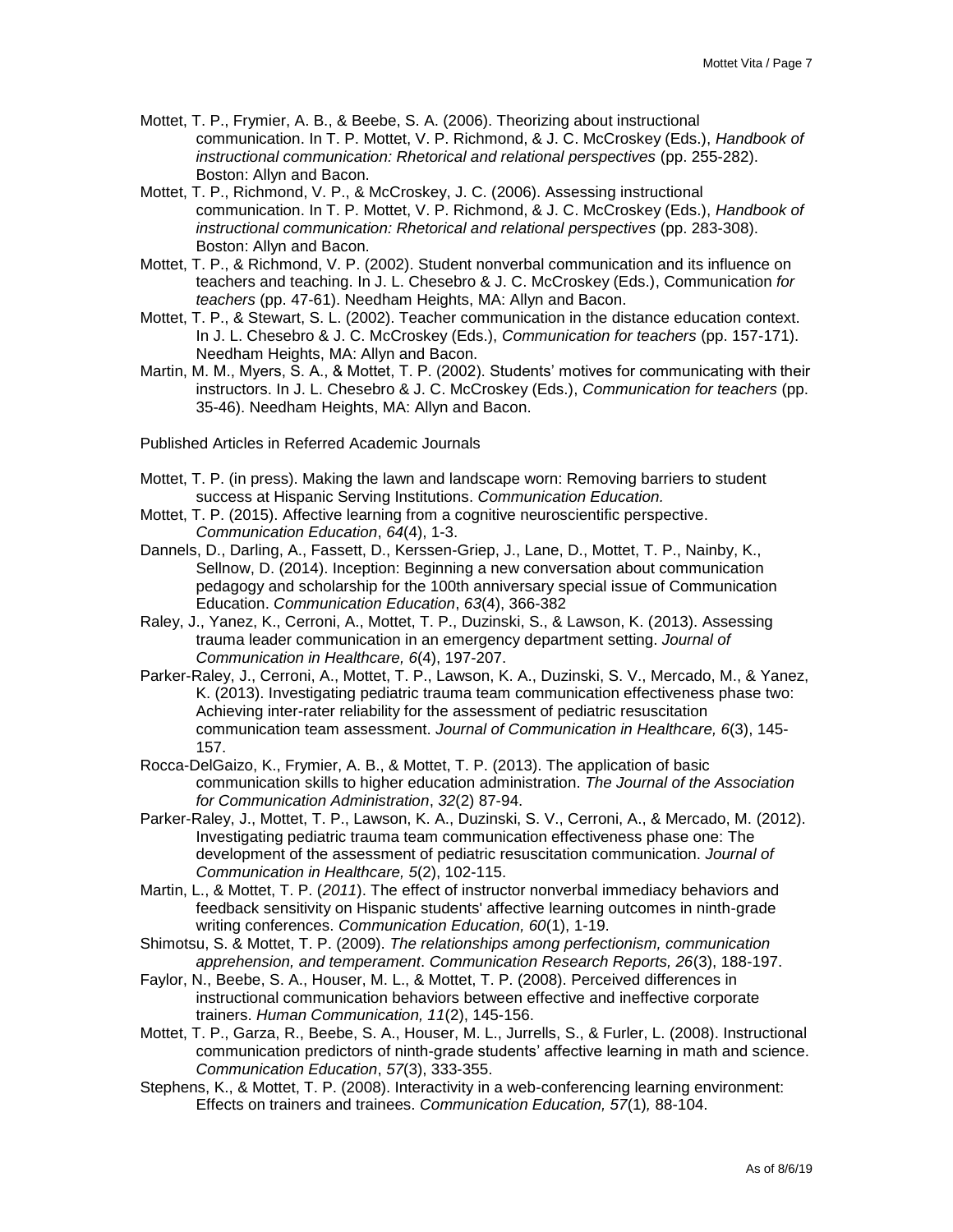- Mottet, T. P., Parker-Raley, J., Beebe, S. A., & Cunningham, C. (2007). Instructors who resist "college lite": The neutralizing effect of instructor immediacy on students' course workload violations and perceptions of instructor credibility and affective learning. *Communication Education*, *56*(2), 145-167.
- Martin, M. M., Myers, S. A., & Mottet, T. P. (2006). Students' Machiavellianism and motives for communicating with instructors. *Psychological Reports, 98*, 861-864.
- Mottet, T. P., & Beebe, S. A. (2006). The relationship between student responsive behaviors, student socio-communicative style, and instructors' subjective and objective assessments of student work. *Communication Education*, *55*(3), 295-312.
- Mottet, T. P., Parker-Raley, J., Cunningham, C., Beebe, S. A., & Raffeld, P. C. (2006). Testing the neutralizing effect of instructor immediacy on student course workload expectancy violations and tolerance for instructor unavailability. *Communication Education*, *55*(2), 147-166.
- Mottet, T. P., Parker-Raley, J., Cunningham, C., & Beebe, S. A. (2005). The relationships between teacher nonverbal immediacy and student course workload and teacher availability expectations. *Communication Research Reports, 22*(4), 275-282.
- Mottet, T. P., Beebe, S. A., Raffeld, P. C., & Paulsel, M. L. (2005). The effects of student responsiveness on teachers granting power to students and essay evaluation. *Communication Quarterly, 53*(4), 421-436.
- Mottet, T. P., Beebe, S. A., Raffeld, P. C., & Paulsel, M. L. (2004). The effects of student verbal and nonverbal responsiveness on teachers' liking of students and willingness to comply with student requests. *Communication Quarterly, 52*(1), 27-38.
- Mottet, T. P., Beebe, S. A., Raffeld, P. C., & Medlock, A. L. (2004). The effects of student verbal and nonverbal responsiveness on teacher self-efficacy and job satisfaction. *Communication Education, 53*(2), 150-163.
- Mottet, T. P., Martin, M. M., & Myers, S. A. (2004). Relationships among perceived instructor verbal approach and avoidance relational strategies and students' motives for communicating with their instructors. *Communication Education*, *53*(1), 116-122.
- Mottet, T. P. (2004). Seminar in communication assessment. *Communication Teacher, 18*(4), 111-115.
- Paulsel, M. L., & Mottet, T. P. (2004). Interpersonal communication motives: A communibiological perspective. *Communication Quarterly, 52*(2), 182-195.
- Martin, M. M., Weber, K., & Mottet, T. P. (2003). Verbal aggression and viewing the world as a mean place. *Psychological Reports*, *92*(1), 151-152.
- Myers, S. A., Martin, M. M., & Mottet, T. P. (2002). The relationship between student communication motives and information seeking. *Communication Research Reports, 19*(4*),* 352-361.
- Mottet, T. P., & Beebe, S. A. (2002). Relationships between teacher nonverbal immediacy, student emotional response, and perceived student learning. *Communication Research Reports, 19*(1), 77-88.
- Myers, S. A., Martin, M. M., & Mottet, T. P. (2002). Students' motives for communicating with their instructors: Considering instructor socio-communicative style, student sociocommunicative orientation, and student gender. *Communication Education*, *51*(2)*,* 121- 133.
- Mottet, T. P. (2000). The role of sexual orientation in predicting outcome value and anticipated communication behaviors. *Communication Quarterly, 48*(3), 223-239.
- Myers, S. A., Mottet, T. P., & Martin, M. M. (2000). The relationship between student communication motives and perceived instructor communicator style. *Communication Research Reports, 17*(2), 161-170.
- Martin, M. M., Mottet, T. P., & Myers, S. A. (2000). Students' motives for communicating with their instructors and affective and cognitive learning. *Psychological Reports, 87,* 830-834.
- Mottet, T. P. (2000). Interactive television instructors' perceptions of students' nonverbal responsiveness and their influence on distance teaching. *Communication Education, 49*(2), 146-164.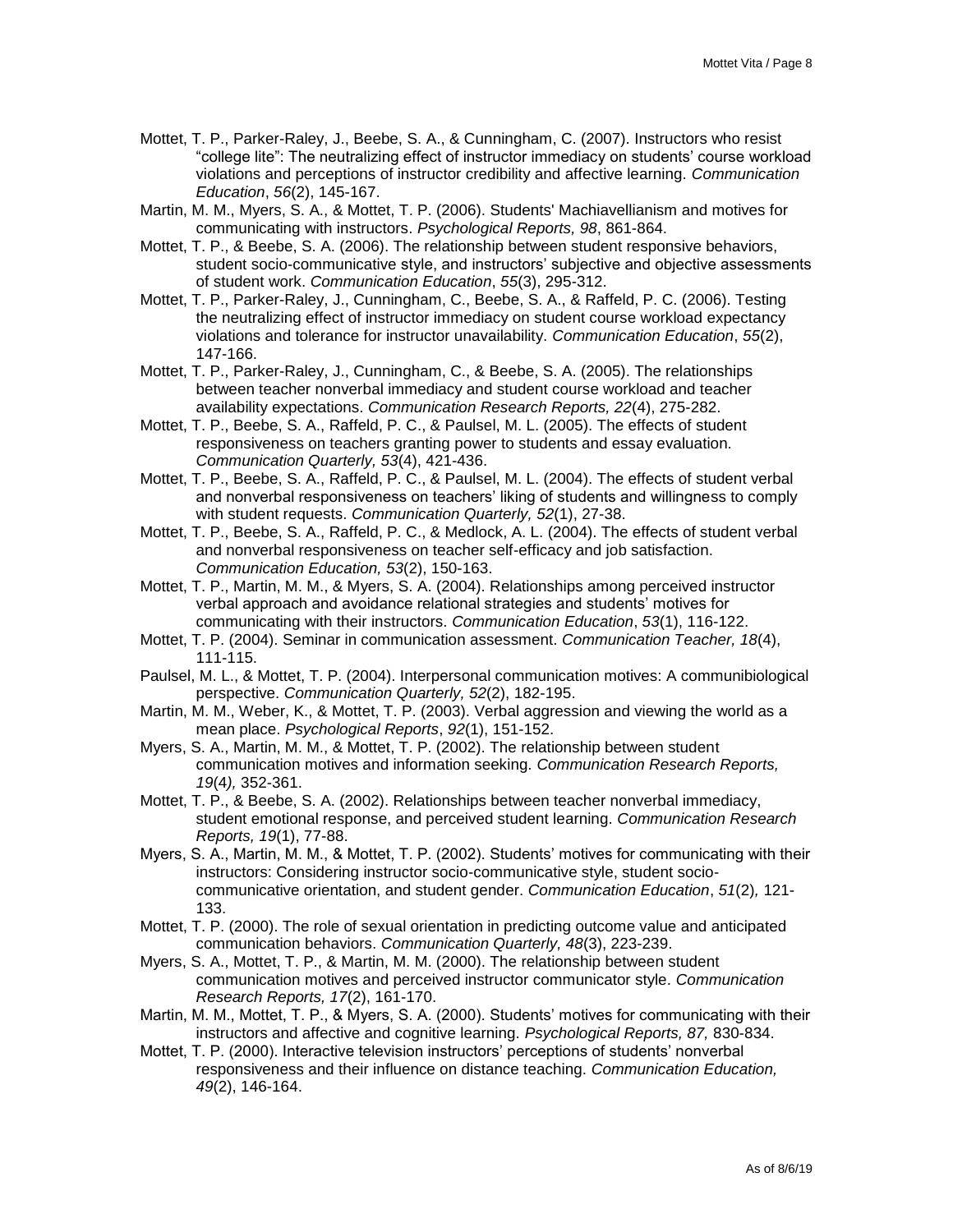- Martin, M. M., Myers, S. A., & Mottet, T. P. (1999). Students' motives for communicating with their instructors. *Communication Education, 48*(2), 155-164.
- Martin, M. M., Anderson, C. M., & Mottet, T. P. (1999). Perceived understanding and selfdisclosure in the stepparent-stepchild relationship. *The Journal of Psychology*, *133*(3), 281-290.
- Mottet, T. P., & Richmond, V. P. (1998). An inductive analysis of verbal immediacy: Alternative conceptualization of relational verbal approach/avoidance strategies. *Communication Quarterly, 46*(1), 25-40.
- Mottet, T. P., & Richmond, V. P. (1998). New is not necessarily better: A reexamination of affective learning measurement. *Communication Research Reports*, *15*(4), 370-378.
- Martin, M. M., Mottet, T. P., Weber, K., Koehn, S. C., & Maffeo, V. P. (1998). The relationships of trait verbal aggressiveness and frequency of viewing and enjoyment of television sitcoms. *Communication Research Reports*, *15*(4), 406-412.
- Martin, M. M., Chesebro, J. L., & Mottet, T. P. (1998). Students' perceptions of instructors' sociocommunicative style and the influence on instructor credibility and situational motivation. *Communication Research Reports, 14*(4), 431-440.
- Mottet, T. P., & Thweatt, K. S. (1997). The relationships between peer teasing, self-esteem, and affect for school. *Communication Research Reports, 14*(2), 1-8.
- Martin, M. M., Anderson, C. M., & Mottet, T. P. (1997). The relationship between perceived understanding and self-disclosure in the sibling relationship. *Communication Research Reports, 14*(3), 331-338.
- Mottet, T. P. (1996). Students informing students on Rilke's *Letters to a Young Poet*. *The Speech Communication Teacher*, *10*, 8-9.
- Current Competitive Conference Papers
- Mottet, T. P. (2016, July). *Using a change management process to lead change: Reorganizing academic affairs to support academic vision*. Paper presented at annual conference of American Association of State Colleges and Universities summer academic affairs meeting, Denver, CO.
- Mottet, T. P., Spradling, C., & Toomey, D. (2015, July). *Enhancing engagement through profession-based work experiences early in a student's education*. Paper presented at annual conference of American Association of State Colleges and Universities summer academic affairs meeting, Portland, OR.
- Raley, J., Mercado, M., Cerroni, A., Yanez, K., Mottet, T. P., Lawson, K., & Duzinski, S. (2013, November). *Perception of communication training needs among pediatric trauma team members.* Paper presented at annual conference of National Communication Association, Washington, DC. Received "Top Paper" award from Training and Development Division.
- Raley, J., Yanez, K., Cerroni, A., Mottet, T. P., Duzinski, S., & Lawson, K. (2013, November) *Phase three: Testing the inter-rater reliability of the assessment of pediatric resuscitation communication leader assessment (APRC-LA*). Paper presented at annual conference of National Communication Association, Washington, DC.

Select Invited Lecture Presentations

- Presented *The Status of Communication Education in the United States: Implications for Russian Communication Education* at Russian State University for the Humanities, Moscow, Russia, June 5, 2008.
- Presented *Exploring the Effects of TBIs on Social Communication and Relational Outcomes* to Research Imaging Center in Department of Communication Sciences and Disorders at University of Texas Health Science Center-San Antonio, December 14, 2007.
- Presented *Teaching and Learning in Higher Education: A Closer Look at What's Going on Inside the Classroom* for Department of Communication Studies at West Virginia University, April 2, 2007.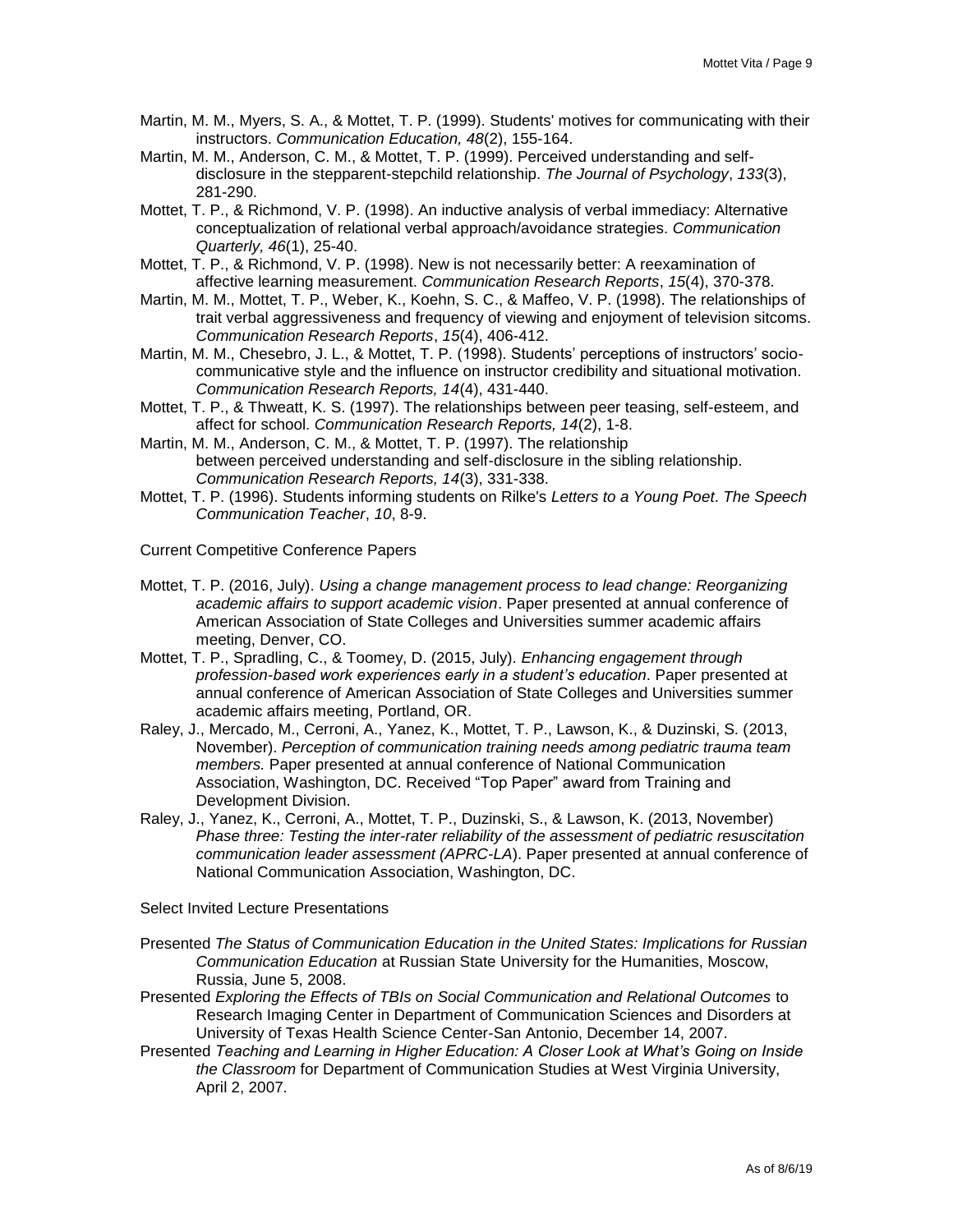- Presented Dean's Seminar *The Process-Product Paradigm Revisited: The Effects of Student Communication Behaviors on Teachers and Teaching* for College of Fine Arts and Communication, October 25, 2005. Awarded \$1,000.
- Presented keynote lecture *Student Communication and Its Impact on Teachers and Teaching: Implications for Distance Educators* at Texas Tech University as part of Communication Week, March 5, 2003, Lubbock, TX.

# Select Grants and Contracts

- Research grant of \$1.7M from Department of Education (Title V), funded 2009-2012. *Promoting Post-Baccalaureate Opportunities for Hispanic Americans*. [Served as co-principle investigator.]
- Research grant of \$5M from National Science Foundation, funded 2013-2018. *Gender Diversity Matters: Transformation of Institutional Policies, Practices, Climate, and Culture at The University of Texas-Pan American*. [Served as senior personnel author.]
- Research grant of \$2,882 from UTPA Faculty Development Council, funded November 2010. *Developing and Validating the "Assessment of Pediatric Resuscitation Communication" (APRC) Instrument.*
- Research grant of \$2,500 from UTPA Graduate School's Undergraduate Research Initiative, funded September 2009. *Developing and Validating the "Assessment of Pediatric Resuscitation Communication" (APRC) Instrument.*
- Research grant of \$8,000 from College of Arts and Humanities at The University of Texas-Pan American, funded January 2008. *The Impact of Traumatic Brain Injuries on Individuals' Social Communication and Relationship Satisfaction.*
- Research grant of \$8,000 from Texas State University-San Marcos, funded January 2007. *Instructor Communication Behavioral Predictors of the Math/Science Learning Deficit.*
- Research grant of \$8,000 from Texas State University-San Marcos, funded January 2005. *Instructor Communication and its Impact on Students and Their Learning.*
- Research grant of \$3,500 from Southwest Texas State University, funded January 2000. *Student Communication and its Impact on Teachers and Their Teaching.*

# Select Research Awards

- Inducted into Eastern Communication Association's Distinguished Research Fellows Program during annual conference in Cambridge, MA, April, 2012.
- Top-Ranked Scholar in Communication Studies according to study published in *Communication Research Reports, 26(4), 337-346. Ranked 16<sup>th</sup> in discipline as being most prolific* between 2002-2006.
- College of Arts and Humanities' Recipient of Faculty Excellence Award in Research and Creative Activities—2008. Awarded \$1,000.
- Eastern Communication Association's Past Presidents' Award, which recognizes one mid-career ECA member annually who has made a significant contribution to communication scholarship. Received April 30, 2005.
- Texas State University's Presidential Award for Excellence in Research/Scholarly Activity Recipient—2004. Awarded \$5,000.
- College of Fine Arts and Communication Nominee for Presidential Award for Excellence in Scholarship—2003. Awarded \$2,000.
- Top-Ranked New Scholar in Communication Studies according to study published in *Communication Research Reports, 20*(4)*,* 308-319. Ranked 36th in the discipline as being most prolific between 1996-2001.
- College of Fine Arts and Communication Nominee for Presidential Award for Excellence in Scholarship—2002. Awarded \$2,000.
- College of Fine Arts and Communication Nominee for Presidential Award for Excellence in Scholarship—2001. Awarded \$2,000.
- College of Fine Arts and Communication Runner-Up for Presidential Award for Excellence in Scholarship—2000. Awarded \$1,000.